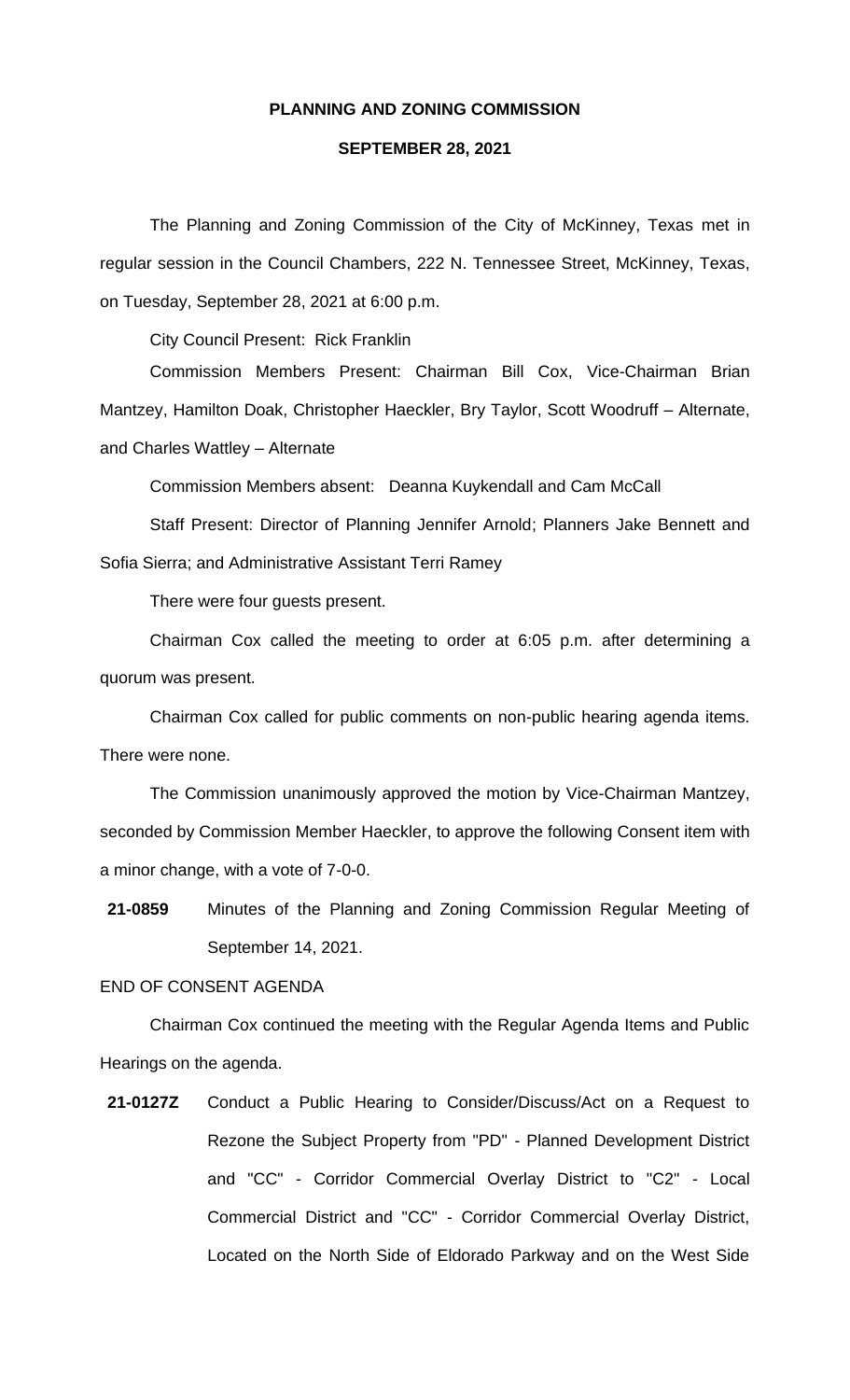U.S. Highway 75 (Central Expressway) (REQUEST TO BE TABLED). Ms. Jennifer Arnold, Director of Planning for the City of McKinney, explained that Staff recommends that the public hearing be continued and the item tabled to the October 12, 2021 Planning & Zoning Commission meeting due to notification signs not being posted on the subject property in the timeframe required by the Zoning Ordinance. Chairman Cox opened the public hearing and called for comments. There being none, on a motion by Commission Member Haeckler, seconded by Commission Member Doak, the Commission unanimously voted to continue the public hearing and table the request to the October 12, 2021 Planning & Zoning Commission meeting as recommended by Staff, with a vote of 7-0-0.

**21-0062Z2** Conduct a Public Hearing to Consider/Discuss/Act on a Request to Rezone the Subject Property from "C" - Planned Center District, "RG 18" - General Residence District, "PD" - Planned Development District, "BG" - General Business District and "CC" - Corridor Commercial Overlay District to "PD" - Planned Development District and "CC" - Corridor Commercial Overlay District, to Allow Multi-Family and Commercial Uses and to Modify the Development Standards, Located on the North Side of U.S. Highway 380 (University Drive) and Approximately 1,115 Feet West of Hardin Boulevard. Ms. Jennifer Arnold, Director of Planning for the City of McKinney, explained the proposed rezoning request. She stated that Staff is recommending approval of the request and offered to answer questions. Mr. R. Eric Seitz, McKinney 380 North Retail/Mf Ltd., 1110 Cowan Road, Celina, TX, explained the proposed rezoning request and offered to answer questions. Chairman Cox opened the public hearing and called for comments. There being none, on a motion by Commission Member Haeckler, seconded by Commission Member Taylor, the Commission unanimously voted to close the public hearing and recommend approval of the proposed rezoning request as recommended